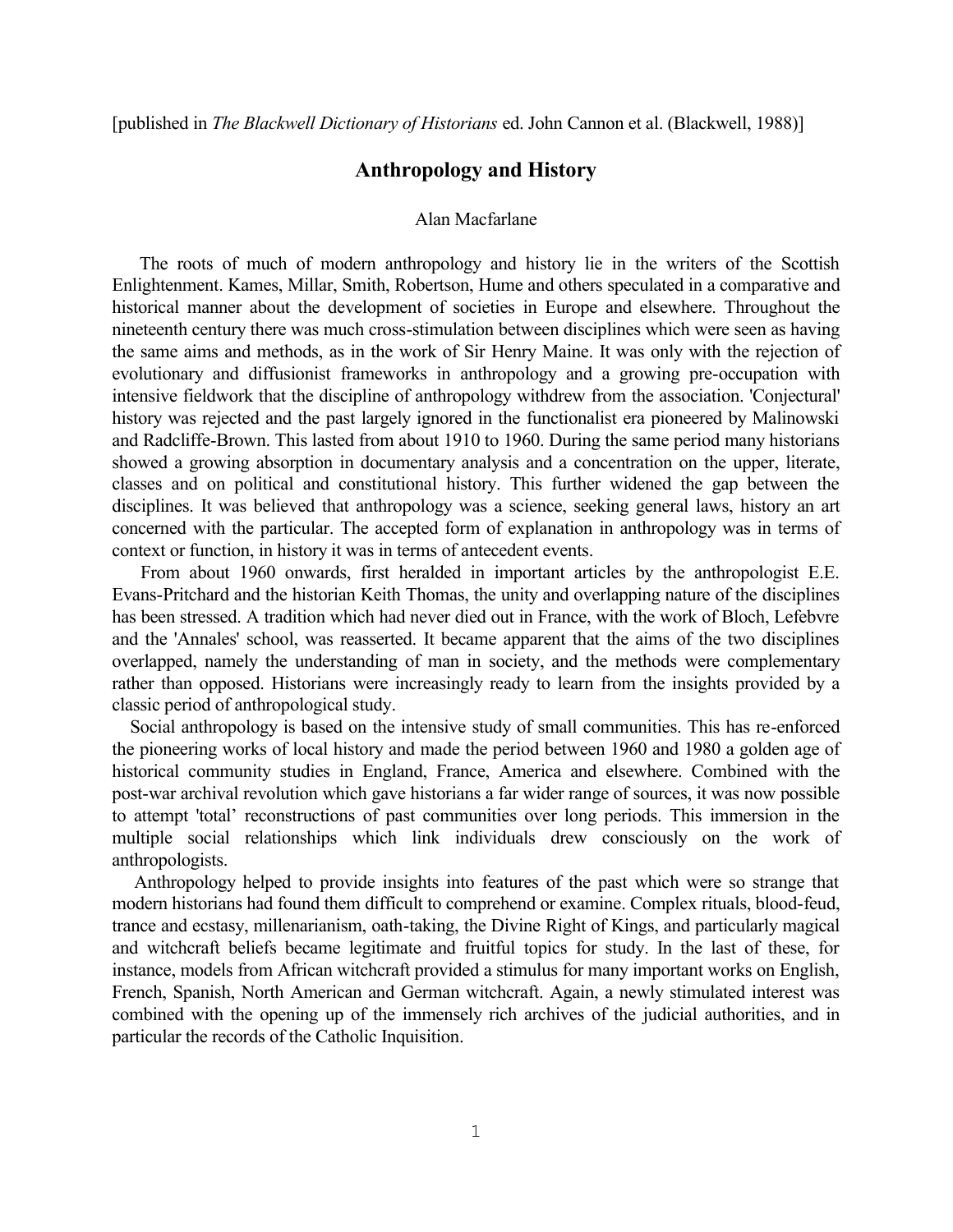Anthropological works also had the effect of distancing the familiar, making historians aware that much of what they had regarded as normal in the past really required investigation because it was, cross-comparatively, unusual. A particularly striking example of this was in the field of family relationships. Much of anthropology is concerned with kinship and marriage. These works helped to stimulate many of the studies of sexuality, marriage, childhood, parental ties, domestic groups, women, love, incest and other topics. The anthropological inspiration joined up with interests from historical demography and women's studies, and thereby opened up the whole field of interpersonal relationships and sentiment.

Historical research into many other topics was stimulated by anthropological enquiries: conflict, ceremony, work discipline, time, space, myths, folklore, style and fashion, oral and literate culture, birth, death, dreams, suicide, animals, and many other subjects were investigated. The formal historical documents usually conceal such topics, so that it was largely under the pressure of anthropology that a vigorous development of the study of past mentality and emotional structures took place, exemplified in the work of historians such as E. Hobsbawm, E. Le Roy Ladurie, E.P. Thompson and Keith Thomas.

Anthropology is an explicitly comparative discipline and this has forced historians to look at their particular studies in a wider context, noting the differences between features of European and American society on the one hand and Asia and Africa on the other. It has helped to prevent the easy assumption that like causes will lead to like effects. It has become possible to avoid some of the dangers of ethno and tempero-centric views that makes an analyst judge the past by the present standards of his or her own society. Social anthropology has made certain features of the past visible for the first time and provided a logic in what was otherwise incomprehensible.

As in any other marriage, there are dangers to be avoided. Some of the analogies drawn between the western past and Third World societies are too glib, there is a danger of over-stressing (e.g. taboos, case, peasants) which have been found elsewhere and which are therefore presumed to have existed in the past. There is a tendency for all societies to be lumped together, and hence to assume that, as Maine believed, we can infer that the current state of affairs in India or China will tell us something about early European history. There is also the danger that having discovered something to be cross-comparatively very unusual, for example the 'romantic love complex' or 'capitalism', that we are then led to believe that it must be a recent product of those revolutionary events, the industrial and urban developments of the eighteenth and nineteenth centuries, which separate off the West.

Yet on the whole the renewed association of the two disciplines has been mutually enriching. Both seek to interpret the basic patterns in societies, to contrast and compare in order to separate the universal from the particular, to explain both the single event and the broad institution. Both are interested in continuity and in change, in how things came to be as they are and why they persist. Anthropology stresses the interdependence of spheres, the overlap of economics, politics, religion and kinship, which have superficially been separated in the modern industrial world. It proposes paradoxical and ingenious causes for unquestioned institutions. It stresses the importance of context and the difficulty of ascribing meaning. It is particularly concerned with the symbolic, ritual and conceptual, while being equally interested in the material world and ecology. In the hands of a particularly brilliant group of individuals, anthropology has analysed the workings of three of the four major forms of human civilization, namely hunters and gatherers, tribal and peasant societies.